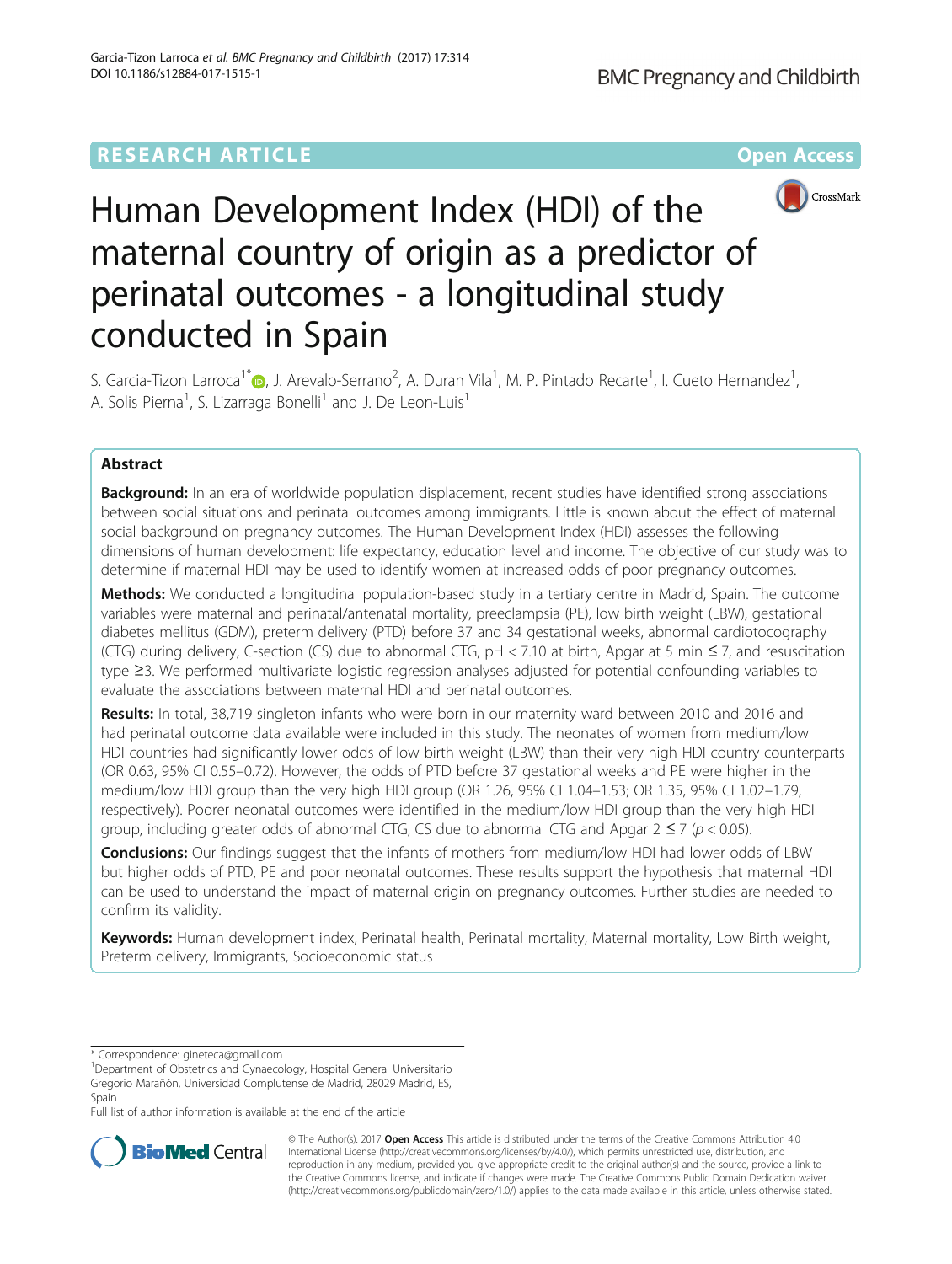#### Background

Social determinants comprise a broad range of factors associated with health and access to care, including income inequality, social exclusion, sense of collective efficacy and social connectedness. Pregnancy has also been found to be strongly influenced by social situations. Further, in pregnancy, social deprivation has been found to be associated with poorer gestational outcomes such as preterm birth, infant mortality and growth retardation [\[1](#page-6-0)–[3](#page-6-0)].

Certain population groups may be more likely than others to suffer from these and other health risks because of geographical, economical and educational factors [\[4](#page-6-0)]. Previous studies have utilized a variety of measures to assess social situations, including educational level, other socioeconomic indicators and complex scores [[5\]](#page-6-0).

Regarding immigrants pregnancy care perinatal and neonatal health outcomes have sometimes been found to be worse and other times been found to be better in home than host countries.

The results of previous studies on perinatal outcomes in immigrants have been heterogeneous, as their measures of derivation were dependent upon the adjustment for variables that often differ widely across the study groups; additionally, the study designs and manner in which of socioeconomic factors were integrated differed between studies. Maternal socioeconomic status in this population has been assessed in many different ways by race/ethnicity, foreign-born status, education or deprivation [\[6](#page-6-0)]. This vast existing body of scientific evidence has revealed the presence of an "immigrant paradox," which suggests that women of lower socioeconomic status may have better pregnancy outcomes than native women [[7](#page-6-0)].

To more accurately quantify social vulnerability and its multifactorial aspects, some groups have developed different indexes that have rarely been suitable for the evaluation of pregnancy outcomes. To identify women at increased odds of poor birth outcomes, indicators of deprivation should incorporate relevant multidimensional measures.

The Human Development Index (HDI) is a summary measure of a country's average level of achievement in the following major dimensions of human development: living a long and healthy life, being knowledgeable and having a decent standard of living. Life expectancy serves as an indicator of the health dimension; standard of living is measured in terms of gross national income per capita (GNI) and education level is evaluated as the average number of years of schooling among adults aged 25 years and older and expected of number of years of schooling among children [\[8](#page-6-0)].

A country obtains a higher HDI score when its population has a higher life expectancy, education level, and GNI per capita; these scores are reported within the annual Human Development Report published by the United Nations Development Programme (UNDP) [[9](#page-6-0)].

Life expectancy data were provided by the UN Population Division; data on the mean number of years of schooling were obtained from the UNESCO Institute of Statistics; and GNI per capita data were provided by the World Bank and International Monetary Fund.

Maternal HDI might be a useful manner in which to identify women at increased odds of poor perinatal outcomes, as it is designed to reflect basic aspects of human development that are also relevant to prenatal care.

#### **Methods**

We conducted a longitudinal cohort study including women who delivered in the Maternidad de O'Donnell de Madrid, Spain (Hospital General Universitario Gregorio Marañon de Madrid). Data on all singleton births that occurred in our centre during the period between January 2010 and December 2016 were obtained.

Data on maternal and pregnancy characteristics were collected during prenatal visits or at the time of admission to the hospital ward. Participants completed a questionnaire that collected information on their date and place of birth, history of pregestational diabetes and parity. All information provided was reviewed with the women by a doctor or midwife.

The HDI for each mother's country of origin was identified based on the UNDP human development report published for the year of delivery. The HDI index is the geometrical mean of the three dimension indices:

$$
HDI = (I_{Health}.I_{Education}.I_{Income})^{1/3}
$$

Maximum and minimum values are set in order to transform the indicators expressed in different units into indices on a scale of 0 to 1. These goalposts act as the "natural zeros" and "aspirational targets" from which component are standardized (Table 1).

These are examples of countries listed by HDI as included in the UNDP human development report in 2016:

Table 1 HDI and its components

| Dimension          | Indicator                                        | Minimum | Maximum |
|--------------------|--------------------------------------------------|---------|---------|
| Health             | Life expectancy (years)                          | 20      | 85      |
| <b>Education</b>   | Expected years of<br>schooling (years)           |         | 18      |
|                    | Mean years of<br>schooling (years)               | 0       | 15      |
| Standard of living | Gross national income<br>per capita (2011 PPS\$) | 100     | 75,000  |
|                    |                                                  |         |         |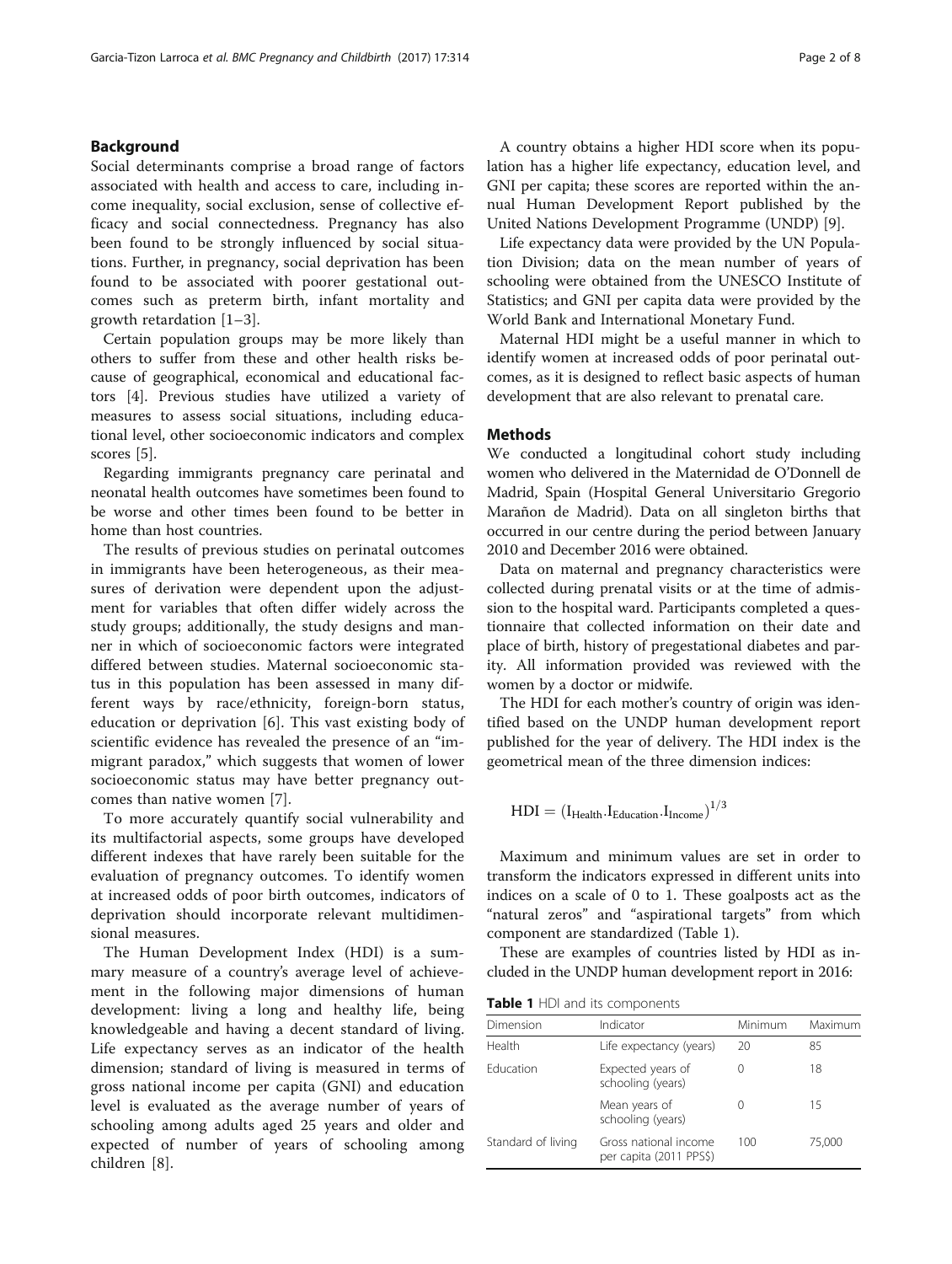Very High HDI (> 0.80): Norway (0.949), Germany (0.926), Spain (0.884), Croatia (0.827). High HDI (0.70–0.80): Bulgaria (0.794), Cuba (0.775), China (0.738), Uzbekistan (0.701). Medium HDI (0.55–0.70): Moldova (0.699), Guatemala (0.640), India (0.624), Zambia (0.579). Low HDI (< 0.55): Syria (0.536), Afghanistan (0.479), Burundi (0.404), Niger (0.353).

Countries fall into four HDI categories. The first two groups are referred as developed countries and the last two are considered developing countries.

In order to simplify the analysis we created a group called "Medium-Low HDI" that contained the last two categories so we could differentiate patients that belonged to Very High, High and Medium-Low HDI of the maternal country of origin.

The outcome measures were perinatal/antenatal mortality, preeclampsia (PE), low birth weight (LBW), maternal mortality, gestational diabetes mellitus (GDM), preterm delivery (PTD) before 37 gestational weeks, PTD before 34 gestational weeks, abnormal cardiotocography (CTG) during delivery, C-section (CS) due to abnormal CTG, pH at birth < 7.10, Apgar at 5 min  $\leq$  7, and resuscitation type  $\geq$  3.

We excluded women with multiple pregnancies, miscarriages and foetal deaths before 22 weeks of gestation.

PE was diagnosed based on the guidelines of the International Society for the Study of Hypertension in Pregnancy; these guidelines define PE as the measurement of a systolic blood pressure of 140 mmHg or greater and/ or a diastolic blood pressure of 90 mmHg or greater on at least two occasions 4 h apart after 20 weeks of gestation. Proteinuria was defined as a urinary albumin-creatinine ratio greater than 300 mg in a 24 h urine collection or two dipstick readings of ++ or higher.

GDM was diagnosed using a two-step approach. The O'Sullivan's test was performed on all women between 24 and 26 gestational weeks; this screening test involves measuring glucose levels one hour after the administration of 50 g oral glucose. The test results are considered positive when the glucose value is 140 mg/dl or higher. A 100 g oral glucose tolerance test was performed on those who had positive screening test results to establish the diagnosis of GDM.

PTD before 34 and 37 completed gestational weeks included pregnancies with spontaneous onset of labour with or without preterm rupture of membranes; however, those with iatrogenic delivery were excluded.

LBW neonates were defined as those with a birth weight below the 10th percentile for gestational age.

Based on standards set by the World Health Organization (WHO) and the National Centre for Health Statistics (NCHS) of the Centers for Disease Control and Prevention (CDC), perinatal mortality and foetal mortality were defined as deaths occurring less than 7 days after birth and at a gestational age of 28 weeks or older, re-spectively [\[10](#page-6-0)].

The present study was approved by the Ethical Committee of Hospital General Universitario Gregorio Marañon de Madrid (Comité Ético de Investigacion Clínica, reference number OBS05042016).

#### Statistical analysis

We performed multivariate logistic regression analyses to estimate odds ratios (ORs) for the associations between maternal HDI and perinatal outcomes after adjustment for maternal age, pregestational diabetes history and parity. Maternal HDI served as a predictor variable and was divided in three categories: very high, high and medium/ low. The women were then divided into these three groups based on the HDI of their country of origin.

First, chi-square and Fisher's exact tests were used to identify significant between-group differences in categorical variables. Crude associations between maternal HDI and perinatal outcomes were calculated, and two-by-two multiple comparisons were performed with  $p$ -values adjusted using Holm's method.

The effect of maternal HDI on each perinatal outcome was explored using backward multivariate binary logistic regression.

Variable selection in the multivariate regression model was performed according to subject matter knowledge considered relevant predictors of perinatal outcome. Order of selection to evaluate the inclusion or exclusion of predictors was performed by descending statistical significance. Criteria to keep or retire predictors in the model took into account the clinical significance, that is, a variation of more or less than 10% of maternal HDI OR.

The odds ratios derived based on the results of the logistic regression and Wald test p-values were used to assess the statistical significance of the predictor variables within the models. The likelihood-ratio test was used to assess the fit of the model.

The significance level was set at  $\alpha$  = 0.05, and all analyses were performed using SPSS 18 (SPSS Inc., Chicago, IL, USA) software.

#### Results

In total, 38,719 singleton infants who were born during the study period and for whom perinatal outcome data available were included in this study. The variables with the most missing values were pH at birth (0.6%) and birth weight below the 10th percentile for gestational age (0.3%).

Seventy percent of infants were born to patients from very high HDI countries; women from high HDI countries represented a 23% of the sample, and 7.1% of infants had mothers who originated from medium/low HDI countries.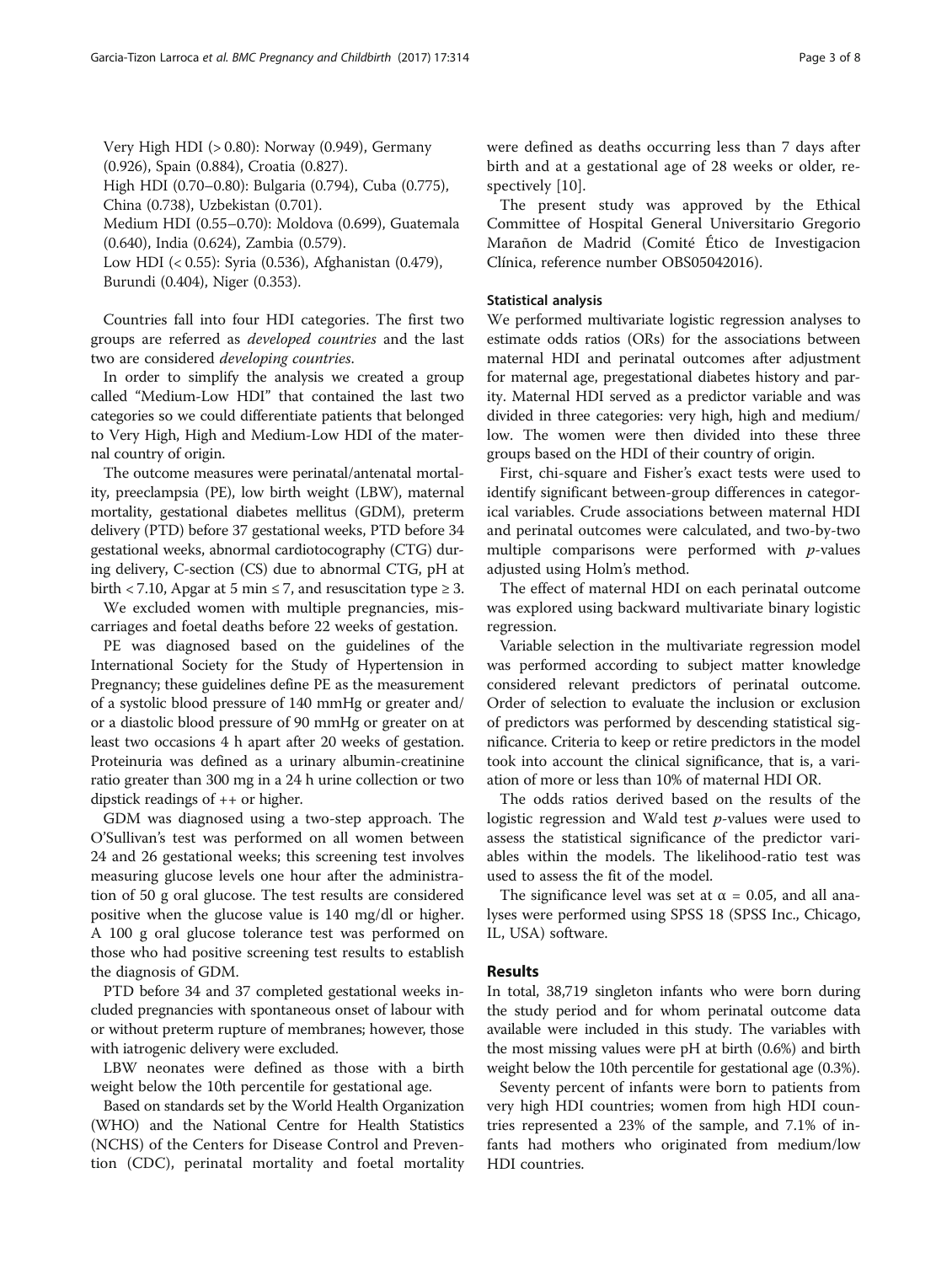Information on the sample as parity, maternal age, pregestational diabetes (variables of adjustment in the model) for each HDI category are shown in Table 2. The following four maternal deaths occurred after delivery in our centre: two cases of postpartum haemorrhage refractory to medical and surgical interventions, 1 case of chorioamnionitis at 26 weeks in a patient diagnosed with metastatic melanoma and 1 case of idiopathic intracranial hypertension with intracerebral haemorrhage and pneumonia after mechanical ventilation.

Comparisons between HDI groups and perinatal outcomes are presented in Table 3.

The initial crude associations and multiple comparisons between HDI groups and perinatal outcomes showed the following significant results, as seen in Table [4](#page-4-0). In this analysis, we found that the rate of LBW was higher in the very high HDI group than the medium/low HDI group (OR 1.6, 95% confidence interval [CI] 1.4–1.8). We did not identify statistically significant between-group differences in the rates of PE, maternal mortality, neonatal-perinatal mortality or PTD before 34 weeks of gestation.

After adjusting for maternal age, pregestational diabetes history and parity (Table [5\)](#page-5-0), the results of our multivariate model indicated that the rate of LBW was lower in the medium/low HDI group than the very high HDI group (aOR 0.63, 95% CI 0.55–0.72). Additionally, the rate of PTD before 37 gestational weeks was higher in the medium/low HDI group than the very high HDI group (aOR 1.26, 95% CI 1.04–1.53) and PE was identified significantly more frequently in women in the medium/low HDI group than women in the very high HDI group (aOR 1.35, 95% CI 1.02–1.79). The proportion of women whose records indicated the occurrence of abnormal CTG during labour was higher in medium/ low HDI group than the very high HDI group (aOR 1.45, 95% CI 1.23–1.70); accordingly, the rate of CS due to abnormal CTG was higher in the medium/low HDI group than very high HDI group (aOR 1.46, 95% CI 1.23–1.73). Apgar 2 scores  $\leq$  7 were more frequently identified in the medium/low HDI group than the very high HDI patients (aOR 1.45, 95% CI 1.06–1.99), and resuscitation type  $\geq 3$  was documented more frequently in

Table 2 Maternal age, parity and pregestational Diabetes for each HDI category

|                                    | Group A:               | Group B:          | Group C:         | p-value |  |
|------------------------------------|------------------------|-------------------|------------------|---------|--|
|                                    | Very High HDI High HDI |                   | Medium-Low HDI   | Global  |  |
| Maternal Age<br>(IQR)              | 33<br>$(30 - 37)$      | 31<br>$(26 - 35)$ | 31<br>$(27-35)$  | < 0.001 |  |
| Parity (IQR)                       | $1(1-2)$               | $1(1-2)$          | $2(1-2)$         | < 0.001 |  |
| Pregestational<br>Diabetes n/N (%) | 132/26955<br>(0.49)    | 18/8862<br>(0.20) | 7/2744<br>(0.25) | 0.001   |  |

Table 3 Comparisons between HDI groups and perinatal outcomes

|                           | Group A:         |             | Group B: Group C: | p-value |
|---------------------------|------------------|-------------|-------------------|---------|
|                           | Very<br>High HDI | High<br>HDI | Medium-Low<br>HDI | Global  |
| Perinatal/antenatal death | 120 (0.44)       | 32 (0.36)   | 10(0.36)          | 0.519   |
| Maternal death            | 2(0.01)          | 2(0.02)     | 0(0.00)           | 0.446   |
| Preeclampsia              | 417 (1.5)        | 140(1.6)    | 57(2.1)           | 0.103   |
| LBW                       | 3862 (14.3)      | 844 (9.5)   | 261(9.5)          | < 0.001 |
| $PTD < 37$ w              | 959 (3.5)        | 386 (4.3)   | 122 (4.4)         | < 0.001 |
| $PTD < 34$ w              | 332 (1.2)        | 128(1.4)    | 37(1.3)           | 0.280   |
| Abnormal CTG              | 1247 (4.6)       | 467 (5.3)   | 180 (6.6)         | < 0.001 |
| CS due to abnormal CTG    | 1104(4.1)        | 414 (4.7)   | 161(5.9)          | < 0.001 |
| Ph < 7.10                 | 587 (2.2)        | 218(2.5)    | 66 (2.4)          | 0.244   |
| Apgar $2 \leq 7$          | 306(1.1)         | 119(1.3)    | 45 (1.6)          | 0.033   |
| Resuscitation $>$ 3       | 1783 (6.6)       | 660 (7.5)   | 205(7.5)          | 0.010   |
| <b>GDM</b>                | 768 (2.8)        | 199 (2.2)   | 81(2.9)           | 0.008   |

the records of high HDI patients than those of very high HDI patients (aOR 1.14, 95% CI 1.04–1.25).

Statistically significant between-group differences were identified for maternal mortality neonatal-perinatal mortality, PTD before 34 weeks of gestation or pH at birth < 7.10 in the final model.

#### **Discussion**

To our knowledge, this is the first study to investigate maternal HDI as the main social determinant of perinatal and pregnancy health. However, a recent study utilized maternal origin to define HDI scores and evaluate the extent to which stillbirths affected international comparisons of preterm delivery rates in low income countries [[11](#page-6-0)].

This HDI simplifies and captures major social characteristics and encompasses various aspects of human development across countries in the form of a common score. Therefore, maternal origin can be categorized not only by race and ethnicity but also by income and educational level.

The aim of this paper was to identify differences in pregnancy outcomes between groups of patients demonstrating strong underlying inequalities that might interfere with antenatal care.

Our results demonstrate that after adjusting for potential confounding variables, a significant association between maternal HDI and a range of pregnancy complications still remained.

In summary, we can infer that patients with medium/ low HDI 1) did not have an excess risk of maternal or perinatal mortality; 2) had lower odds of LBW; 3) had greater odds of PTD before 37 weeks of gestation; 4) had greater odds of PE; and 4) had poorer neonatal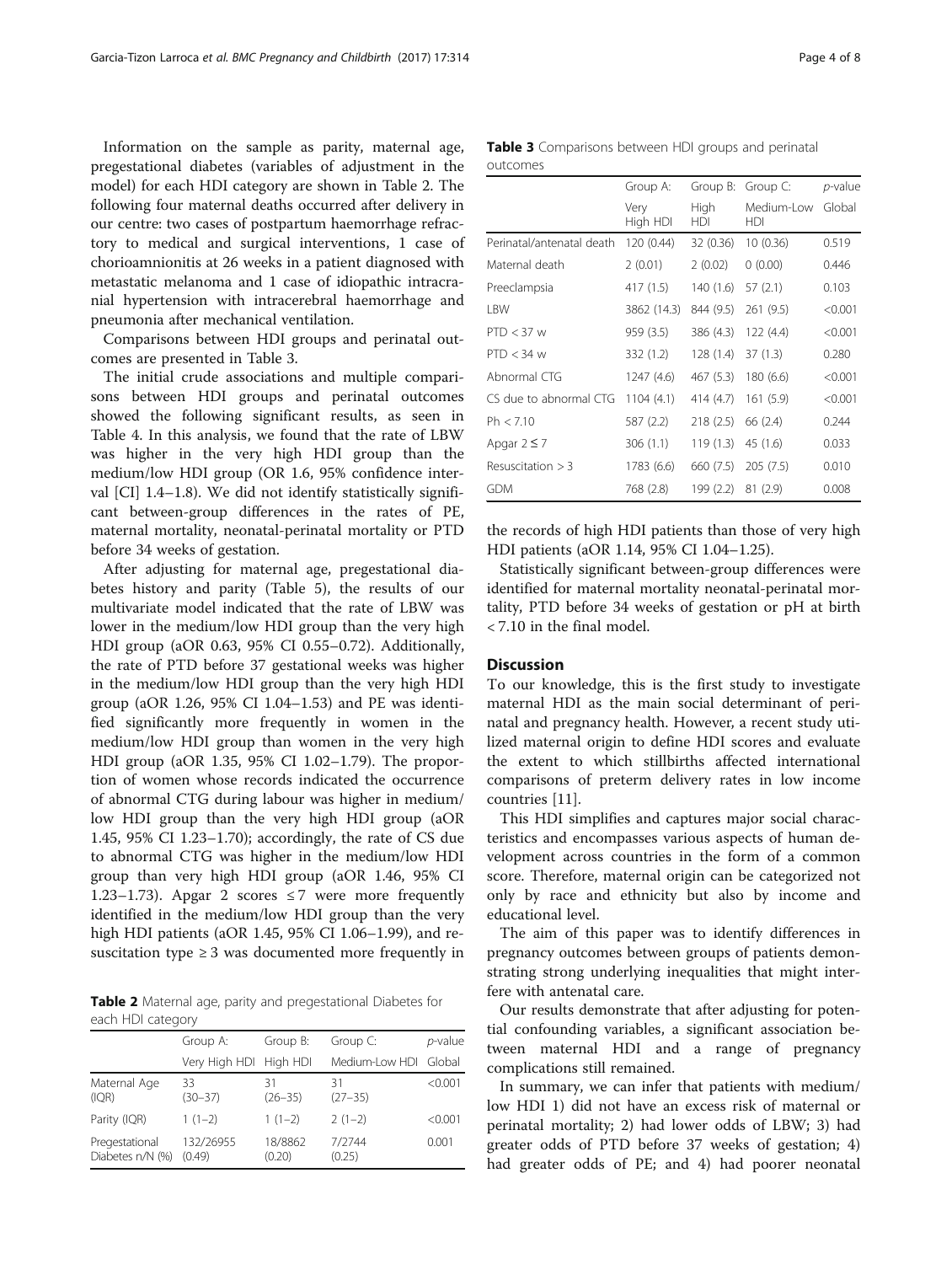<span id="page-4-0"></span>Table 4 Significant multiple comparisons between HDI groups and perinatal outcomes

|                                                  | р       | <b>OR</b> | CI 95%      |
|--------------------------------------------------|---------|-----------|-------------|
| LBW                                              | < 0.001 |           |             |
| Group A: Very High HDI - Group B: High HDI       | < 0.001 | 1.6       | $1.5 - 1.7$ |
| Group A: Very High HDI - Group C: Medium-Low HDI | < 0.001 | 1.6       | $1.4 - 1.8$ |
| $PTD < 37$ w                                     | < 0.001 |           |             |
| Group A: Very High HDI - Group B: High HDI       | 0.001   | 0.8       | $0.7 - 0.9$ |
| Group A: Very High HDI - Group C: Medium-Low HDI | 0.034   | 0.8       | $0.7 - 1.0$ |
| Abnormal CTG                                     | < 0.001 |           |             |
| Group A: Very High HDI - Group B: High HDI       | 0.020   | 0.9       | $0.8 - 1.0$ |
| Group A: Very High HDI - Group C: Medium-Low HDI | < 0.001 | 0.7       | $0.6 - 0.8$ |
| Group B: High HDI - Group C: Medium-Low HDI      | 0.020   | 0.8       | $0.7 - 1.0$ |
| CS due to abnormal CTG                           | < 0.001 |           |             |
| Group A: Very High HDI - Group B: High HDI       | 0.024   | 0.9       | $0.8 - 1.0$ |
| Group A: Very High HDI - Group C: Medium-Low HDI | < 0.001 | 0.7       | $0.6 - 0.8$ |
| Group B: High HDI - Group C: Medium-Low HDI      | 0.024   | 0.8       | $0.7 - 1.0$ |
| Resuscitation $>$ 3                              | 0.010   |           |             |
| Group A: Very High HDI - Group B: High HDI       | 0.018   | 0.9       | $0.8 - 1.0$ |
| <b>GDM</b>                                       | 0.008   |           |             |
| Group A: Very High HDI - Group B: High HDI       | 0.009   | 1.3       | $1.1 - 1.5$ |

outcome, including a higher rates of abnormal CTG and CS due to abnormal CTG and lower Apgar scores at 5 min.

A key finding of this study was that belonging to the lower HDI group was associated with lower odds of LBW when compared with women from MEDC. This finding confirms the results of previous studies wherein the risk of poor prenatal outcome was greater among native-born than immigrant mothers [[12](#page-6-0)]. Several factors may have contributed to the better pregnancy outcomes identified in this group, and especially newborn weight. Immigrants tend to engage in healthier behaviours, such as consuming less alcohol and cigarettes and having healthier diets and stronger family ties. Another possible explanation for this finding is aligned with the "healthy migrant effect," which suggests that a minimum level of health is required to migrate; thus, only a segment of the healthy population will migrate to the host country [\[13](#page-7-0)].

Another study evaluated areas with high levels of social deprivation, as defined by an index based on different factors such as the presence of universal health insurance, educational level, occupational status, household income or living with a partner, and identified results that were different from those of our study. In that analysis, the adjusted model indicated that their index was associated with late prenatal care (OR 5.8, 95% CI 4.6 to 7.2) and small for gestational age (OR 1.5, 95% CI 1.1 to 1.9) [\[14\]](#page-7-0).

As previously described, we also found that patients originating from medium/low HDI countries had a higher probability of spontaneous PTD before 37 weeks of gestation relative to their higher HDI counterparts. Some authors have suggested that a lower level of maternal education may be an underlying cause of the increased early delivery risk observed in less educated populations. These patients may be poorer and have other comorbidities, both of which have been identified as independent risk factors for preterm birth. These patients may also be less involved in decision making and planning during pregnancy, and a previous study suggested that a greater proportion of these women believed that delivery at 34 gestational weeks was safe [[15, 16](#page-7-0)]. A population study including more than 500,000 singleton pregnancies in the UK reported Afro-Caribbean patients to be at 1.6 times greater odds of PTD before 37 gestational weeks than Caucasian patients [\[17\]](#page-7-0).

Other authors using social deprivation variables and other poverty indicators have not identified an association between these factors and preterm birth [[18\]](#page-7-0).

The manner in which maternal origin and ethnicity are associated with PE remains poorly understood. Without knowledge of the underlying causes of disease, we can only explore risk factors. A retrospective cohort study including 127,544 low risk women in the USA examined the role of maternal ethnicity in prenatal outcomes using multivariate models adjusted for various confounding variables, and the rates of PE were higher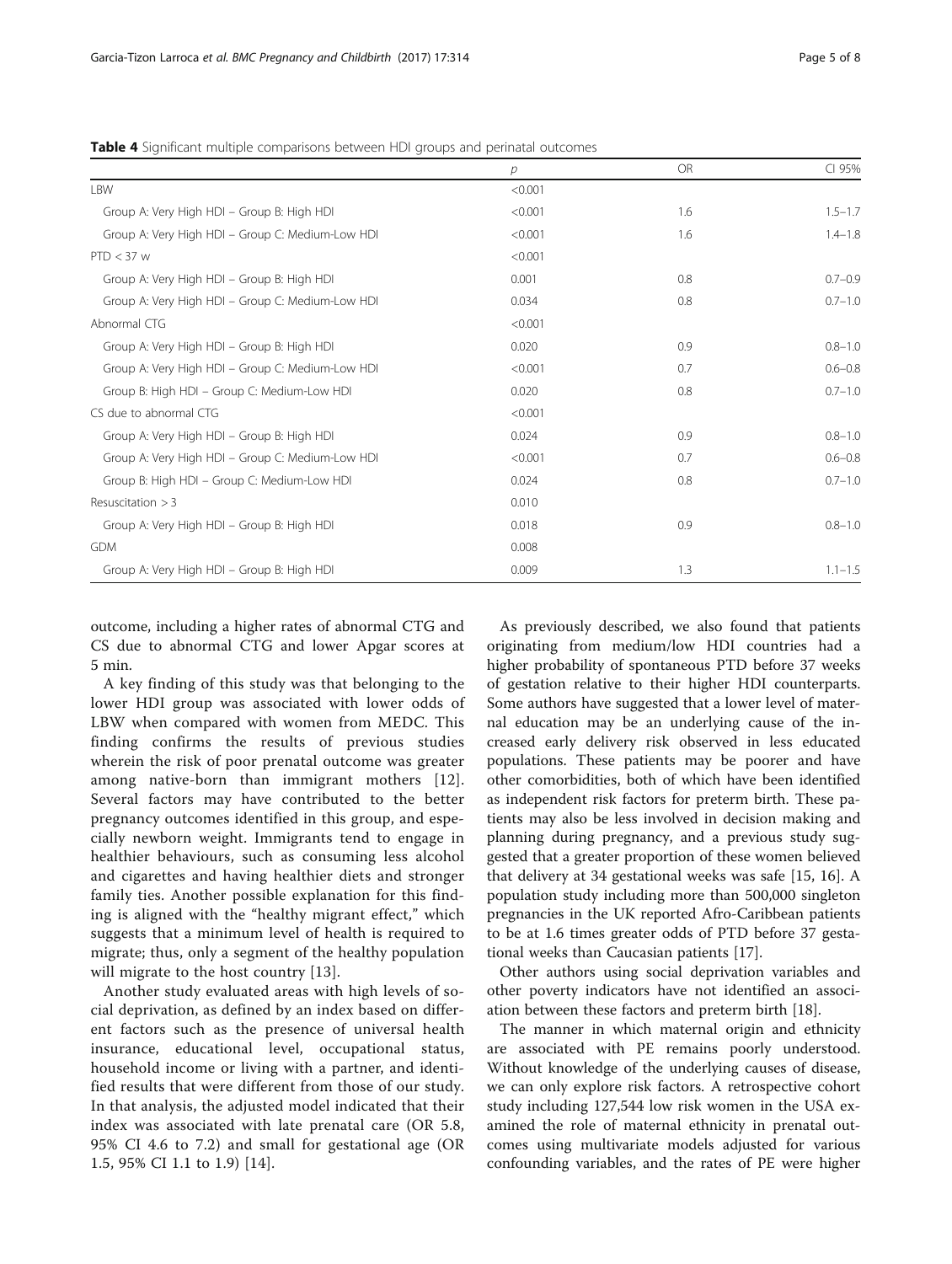| age, pregestational alabetes and | Ν      | р       | aOR  | CI 95%         |
|----------------------------------|--------|---------|------|----------------|
| Perinatal/antenatal death        | 38,718 | 0.51    |      |                |
| Global Maternal HDI              |        | 0.52    |      |                |
| High HDI - Very High HDI         |        | 0.298   | 0.81 | $0.55 - 1.20$  |
| Medium-Low HDI - Very High HDI   |        | 0.547   | 0.82 | $0.43 - 1.57$  |
| Maternal death                   | 38,718 | 0.412   |      |                |
| Global Maternal HDI              |        | 0.537   |      |                |
| High HDI - Very High HDI         |        | 0.265   | 3.05 | $0.43 - 21.66$ |
| Medium-Low HDI - Very High HDI   |        | 0.988   | 0    | $0.00 -$       |
| Preeclampsia                     | 38,718 | 0.124   |      |                |
| Global Maternal HDI              |        | 0.105   |      |                |
| High HDI - Very High HDI         |        | 0.806   | 1.02 | $0.85 - 1.24$  |
| Medium-Low HDI - Very High HDI   |        | 0.034   | 1.35 | $1.02 - 1.79$  |
| <b>LBW</b>                       | 38,535 | < 0.001 |      |                |
| Global Maternal HDI              |        | < 0.001 |      |                |
| High HDI - Very High HDI         |        | < 0.001 | 0.63 | $0.58 - 0.68$  |
| Medium-Low HDI - Very High HDI   |        | < 0.001 | 0.63 | $0.55 - 0.72$  |
| $PTD < 37$ weeks                 | 38,718 | 0.001   |      |                |
| Global Maternal HDI              |        | < 0.001 |      |                |
| High HDI - Very High HDI         |        | 0.001   | 1.24 | $1.10 - 1.40$  |
| Medium-Low HDI - Very High HDI   |        | 0.017   | 1.26 | $1.04 - 1.53$  |
| $PTD < 34$ weeks                 | 38,718 | 0.288   |      |                |
| Global Maternal HDI              |        | 0.281   |      |                |
| High HDI - Very High HDI         |        | 0.117   | 1.18 | $0.96 - 1.45$  |
| Medium-Low HDI - Very High HDI   |        | 0.59    | 1.1  | $0.78 - 1.55$  |
| Abnormal CTG                     | 38,582 | < 0.001 |      |                |
| Global Maternal HDI              |        | < 0.001 |      |                |
| High HDI – Very High HDI         |        | 0.012   | 1.15 | $1.03 - 1.28$  |
| Medium-Low HDI - Very High HDI   |        | < 0.001 | 1.45 | $1.23 - 1.70$  |
| CS due to abnormal CTG           | 38,590 | < 0.001 |      |                |
| Global Maternal HDI              |        | < 0.001 |      |                |
| High HDI – Very High HDI         |        | 0.018   | 1.15 | $1.03 - 1.29$  |
| Medium-Low HDI - Very High HDI   |        | < 0.001 | 1.46 | $1.23 - 1.73$  |
| pH < 7.10                        | 38,474 | 0.25    |      |                |
| Global Maternal HDI              |        | 0.245   |      |                |
| High HDI - Very High HDI         |        | 0.112   | 1.14 | $0.97 - 1.33$  |
| Medium-Low HDI - Very High HDI   |        | 0.87    | 1.11 | $0.86 - 1.44$  |
| Apgar $2 \leq 7$                 | 38,590 | 0.04    |      |                |
| Global Maternal HDI              |        | 0.034   |      |                |
| High HDI - Very High HDI         |        | 0.113   | 1.19 | $0.96 - 1.47$  |
| Medium-Low HDI - Very High HDI   |        | 0.02    | 1.45 | 1.06–1.99      |

<span id="page-5-0"></span>Table 5 Multivariate logistic regression adjusted for maternal age, pregestational diabetes and parity

Table 5 Multivariate logistic regression adjusted for maternal age, pregestational diabetes and parity (Continued)

| Resuscitation $>3$             | 38.590 | 0.011 |       |               |  |
|--------------------------------|--------|-------|-------|---------------|--|
| Global Maternal HDI            |        | 0.01  |       |               |  |
| High HDI - Very High HDI       |        | 0.006 | 1 1 4 | $1.04 - 1.25$ |  |
| Medium-Low HDI - Very High HDI |        | 0.084 | 1 1 4 | 0.98-1.33     |  |
| GDM                            | 38.717 | 0.007 |       |               |  |
| Global Maternal HDI            |        | 0.008 |       |               |  |
| High HDI - Very High HDI       |        | 0.003 | 0.79  | $067 - 092$   |  |
| Medium-Low HDI - Very High HDI |        | 0.743 | 0.8   | $0.82 - 1.31$ |  |

among African American than white women (OR 1.49, CI 95% 1.33–1,72) [[19](#page-7-0)]. Maternal origin may also be associated with hypertensive disorders in pregnancy due to its link with socioeconomic status, which has demonstrated an inverse relationship with PE development.

In our centre, immigrant women had greater odds of poor neonatal outcomes, including abnormal CTG results, CS due to abnormal CTG results and Apgar scores at 5 min. A large study conducted in Canada that included more than 800,000 births showed that the rate of neonatal ICU admissions was higher among infants born to immigrants from South Asia, Africa and the Caribbean than the infants of native Canadian mothers (RR 1.41 CI 95%, 1.36 to 1.46) [\[20](#page-7-0)]. Newborns admitted to the ICU may be at increased risk of neonatal mortality and have a significantly higher probability of longterm morbidity [\[21](#page-7-0)].

Country of origin has been used to identify maternal and perinatal outcomes; in some regions, the relative risk of neonatal ICU admission has been found to differ between mothers and newborns [[22\]](#page-7-0).

#### Strengths and limitations

The main strengths of our study are its large sample size and the low rate of missing perinatal outcome data. Our findings regarding the association between maternal origin and pregnancy results are consistent with the results of prior studies.

However, our research also has several limitations. First, we did not consider other maternal and pregnancy characteristics that may be relevant confounders such as maternal smoking, body mass index or method of conception.

Assessments of a mother's social situation and level of poverty should include educational achievement, maternal and family income, Spanish language acquisition and familial support level. We attempted to divide the patients into groups in a simple manner that was based on maternal HDI; additionally, we obtained as much information as we could regarding the mothers' social situation, as indicated by their country of origin.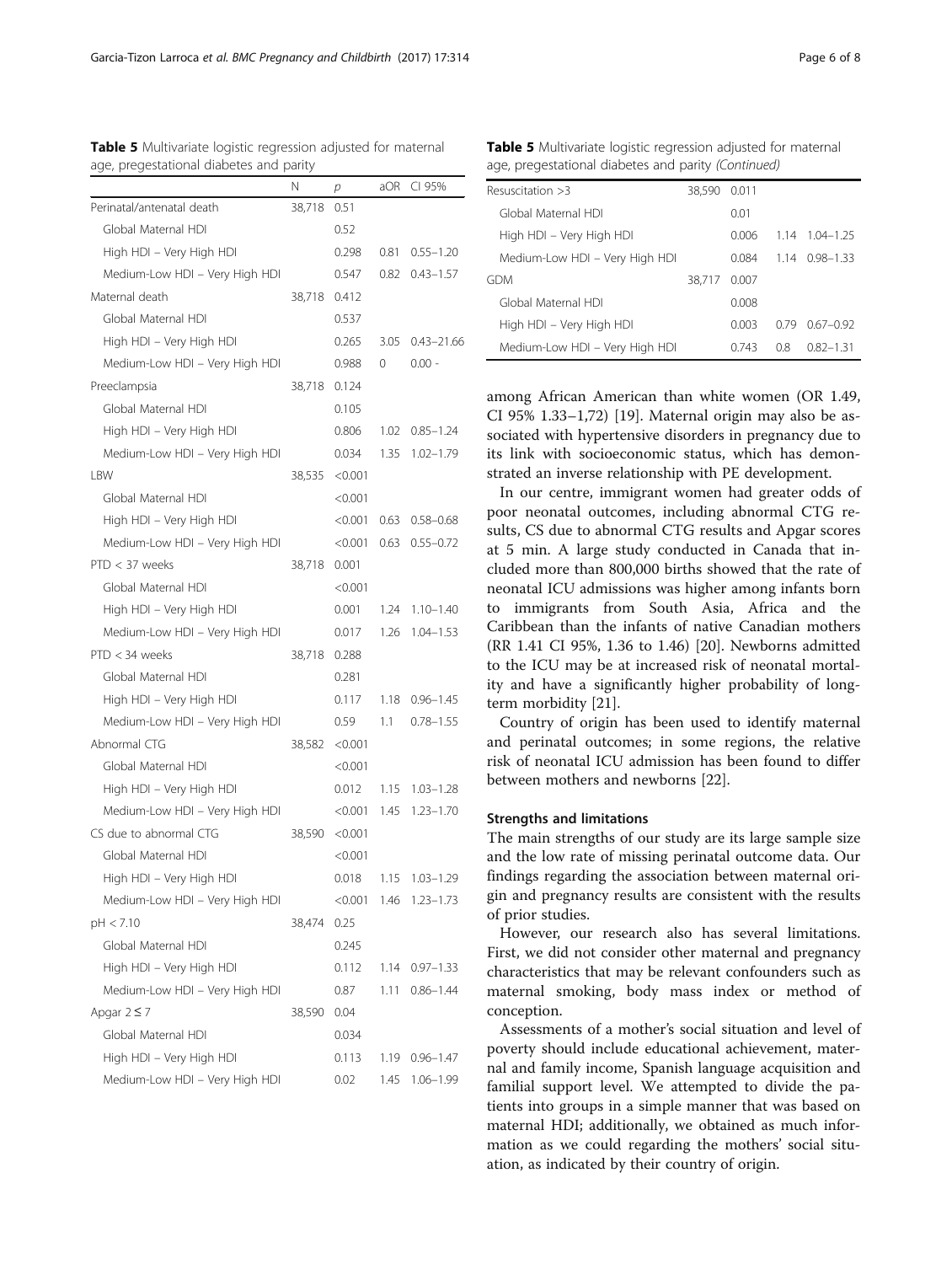<span id="page-6-0"></span>We also lacked information about cultural and health behaviours, other maternal medical conditions such as chronic hypertension and rheumatological diseases, and antenatal care, which precluded us from assessing their impact on pregnancy outcomes. Among immigrants, adverse birth outcomes have been found to be associated with inadequate obstetric care due to difficulties accessing medical services [[23](#page-7-0)].

We used the Strengthening the Reporting of Observational Studies in Epidemiology (STROBE) statement checklist as an instrument to evaluate the quality of our work and assure the presence of items that should be included in reports of observational studies [\[24](#page-7-0)].

### Conclusions

In conclusion, this study contributes to the body of literature by generating a better understanding of the manner in which maternal HDI may serve as a score that integrates crucial social factors related to pregnancy and perinatal outcome in our country. We identified lower odds of LBW among immigrants from lower HDI countries despite the identification of greater odds of PTD before 37 gestational weeks, PE and poorer neonatal outcomes in this group.

These findings emphasize the importance of assessing maternal socioeconomic status to facilitate an understanding of the relationship between migration and perinatal outcome. Future studies should continue to evaluate the impact of political and economic interventions on pregnancy outcomes in socially deprived populations.

Further research should also be conducted to more accurately assess the socioeconomic characteristics of immigrant populations and their association with obstetrical outcomes. Generating increased knowledge of these characteristics and their associations requires the use of tools that can provide information regarding adherence to pregnancy follow up, programmes, access to prenatal care, and other indicators linked to the use of medical services.

#### **Abbreviations**

CDC: Centers for Disease Control and Prevention; CS: C-Section; CTG: Cardiotocography; GDM: Gestational diabetes mellitus; GNI: Gross national income per capita; HDI: Human Development Index; ICU: Intensive care unit; MEDC: More economically developed countries; NCHS: National Centre for Health Statistics; PE: Preeclampsia; PTD: Preterm delivery; UN: United Nations; UNDP: United Nations Development Programme; WHO: World Health Organization

#### Acknowledgements

Not applicable.

#### Funding

No funding was received for this study.

#### Availability of data and materials

All data supporting the findings of this study can be made available upon request.

#### Authors' contributions

GTLS designed and carried out the study, performed literature review and drafted the manuscript. ASJ performed the statistical analysis and prepared the final manuscript. DVA, PRMP, CHI, SPA, LBS and DLLJ revised the final manuscript. All authors read and approved the final manuscript.

#### Ethics approval and consent to participate

This study was ethically approved by the Ethical Committee of Hospital General Universitario Gregorio Marañon de Madrid (Comité Ético de Investigacion Clínica, reference number OBS05042016). This committee declared there is no need to obtain informed consent to participate from patients for this retrospective study (Ref number OBS05042016).

#### Consent for publication

Not applicable.

#### Competing interests

The authors declare that they have no competing interests.

#### Publisher's Note

Springer Nature remains neutral with regard to jurisdictional claims in published maps and institutional affiliations.

#### Author details

<sup>1</sup>Department of Obstetrics and Gynaecology, Hospital General Universitario Gregorio Marañón, Universidad Complutense de Madrid, 28029 Madrid, ES, Spain. <sup>2</sup>Department of Internal Medicine, Hospital Universitario, Principe de Asturias de Alcalá de Henares, Madrid, Spain.

#### Received: 8 May 2017 Accepted: 18 September 2017 Published online: 21 September 2017

#### References

- 1. Luque-Fernandez MA, Franco M, Gelaye B, Schomaker M, Garitano IG, D'Este C, et al. Unemployment and stillbirth risk among foreign-born and Spanish pregnant women in Spain, 2007–2010: a multilevel analysis study. Eur J Epidemiol. 2013;28:991–9. [https://doi.org/10.1007/s10654-013-9859-y.](http://dx.doi.org/10.1007/s10654-013-9859-y)
- 2. Larrañaga I, Santa-Marina L, Begiristain H, Machón M, Vrijheid M, Casas M, et al. Socio-economic inequalities in health, habits and selfcare during pregnancy in Spain. Matern Child Health J. 2012;17:1315–24.
- 3. Bonet M, Smith LK, Pilkington H, Draper ES, Zeitlin J. Neighbourhood deprivation and very preterm birth in an English and French cohort. BMC Pregnancy Childbirth. 2013;13:97. [https://doi.org/10.1186/1471-2393-13-97](http://dx.doi.org/10.1186/1471-2393-13-97).
- 4. Carstairs V, Morris R. Deprivation: explaining differences in mortality between Scotland and England and Wales. BMJ. 1989;299:886–9. [https://doi.](http://dx.doi.org/10.1136/bmj.299.6704.886) [org/10.1136/bmj.299.6704.886.](http://dx.doi.org/10.1136/bmj.299.6704.886)
- 5. Salmond C, Crampton P, King P, Waldegrave C. NZiDep: a New Zealand index of socioeconomic deprivation for individuals. Soc Sci Med. 2006;62: 1474–85. [https://doi.org/10.1016/j.socscimed.2005.08.008.](http://dx.doi.org/10.1016/j.socscimed.2005.08.008)
- 6. Acevedo-Garcia D, Soobader MJ, Berkman LF. The differential effect of foreign-born status on low birth weight by race/ethnicity and education. Pediatrics. 2005;115:e20–30. [https://doi.org/10.1542/peds.2004-1306.](http://dx.doi.org/10.1542/peds.2004-1306)
- 7. Hessol NA, Fuentes-Afflick E. The perinatal advantage of Mexican-origin Latina women. Ann Epidemiol. 2000;10:516–23. [https://doi.org/10.1016/](http://dx.doi.org/10.1016/S1047-2797(00)00073-9) [S1047-2797\(00\)00073-9](http://dx.doi.org/10.1016/S1047-2797(00)00073-9).
- 8. United Nations Development Programme (UNDP). Summary human development report 2013. [http://hdr.undp.org/sites/default/files/reports/14/](http://hdr.undp.org/sites/default/files/reports/14/hdr2013_en_complete.pdf) [hdr2013\\_en\\_complete.pdf](http://hdr.undp.org/sites/default/files/reports/14/hdr2013_en_complete.pdf). Accessed 10 April 2013.
- 9. United Nations Development Programme (UNDP). Reports (1990–2013) Human development reports (HDR). [http://hdr.undp.org/sites/default/files/](http://hdr.undp.org/sites/default/files/reports/14/hdr2013_en_complete.pdf) [reports/14/hdr2013\\_en\\_complete.pdf.](http://hdr.undp.org/sites/default/files/reports/14/hdr2013_en_complete.pdf) Retrieved 22 Sept 2013.
- 10. Barfield WD. Standard terminology for fetal, infant, and perinatal deaths. Pediatrics. 2016;137:e20160551. [https://doi.org/10.1542/peds.2016-0551.](http://dx.doi.org/10.1542/peds.2016-0551)
- 11. Morisaki N, Ganchimeg T, Vogel JP, Zeitlin J, Cecatti JG, Souza JP, et al. Impact of stillbirths on international comparisons of preterm birth rates: a secondary analysis of the WHO multi-country survey of maternal and Newborn health. BJOG. 2017; [https://doi.org/10.1111/1471-0528.14548.](http://dx.doi.org/10.1111/1471-0528.14548)
- 12. Moore S, Daniel M, Auger N. Socioeconomic disparities in low birth weight outcomes according to maternal birthplace in Quebec, Canada. Ethn Health. 2009;14:61–74. [https://doi.org/10.1080/13557850802071132](http://dx.doi.org/10.1080/13557850802071132).